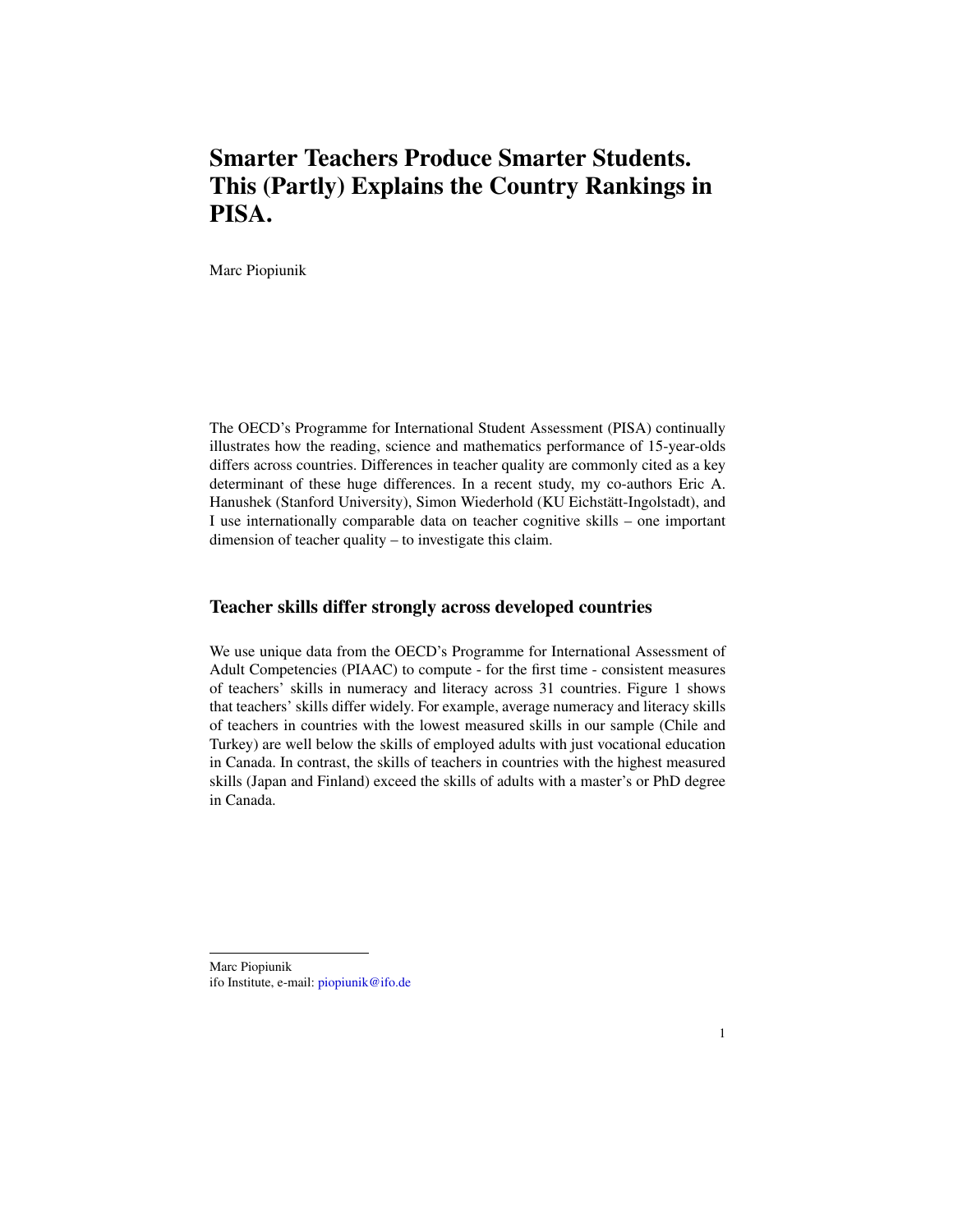# Teacher skills partly explain differences in student performance across countries

We relate these country-level teacher skill measures to individual-level data on student performance in math and reading from PISA. Figure 2 shows that the crosscountry differences in teacher cognitive skills partly explain international differences in student performance. For instance, students in Italy and Russia would experience an increase in math performance equivalent to the learning progress of an entire school year if their teachers were brought up to the skill level of teachers in the highest-performing country (Finland); students in Spain, the United Kingdom, and the United States would experience an improvement of about three-quarters of a school year. Bringing teachers in each country to the Finnish level would reduce the international gap in PISA scores by about one quarter.



Fig. 1 Teacher Cognitive Skills Across Countries (Compared to Canadian Workers)

*Note.* Solid dots indicate country-specific median teacher skills in numeracy and literacy. Hollow orange circles indicate the median cognitive skills for three educational groups of employed adults aged 25–65 years in Canada: Post-sec. includes individuals with vocational education (postsecondary, nontertiary) as their highest qualification, Bachelor includes individuals with a bachelor degree, while Master includes individuals with a master or doctoral degree. Data sources: PIAAC (2012, 2015).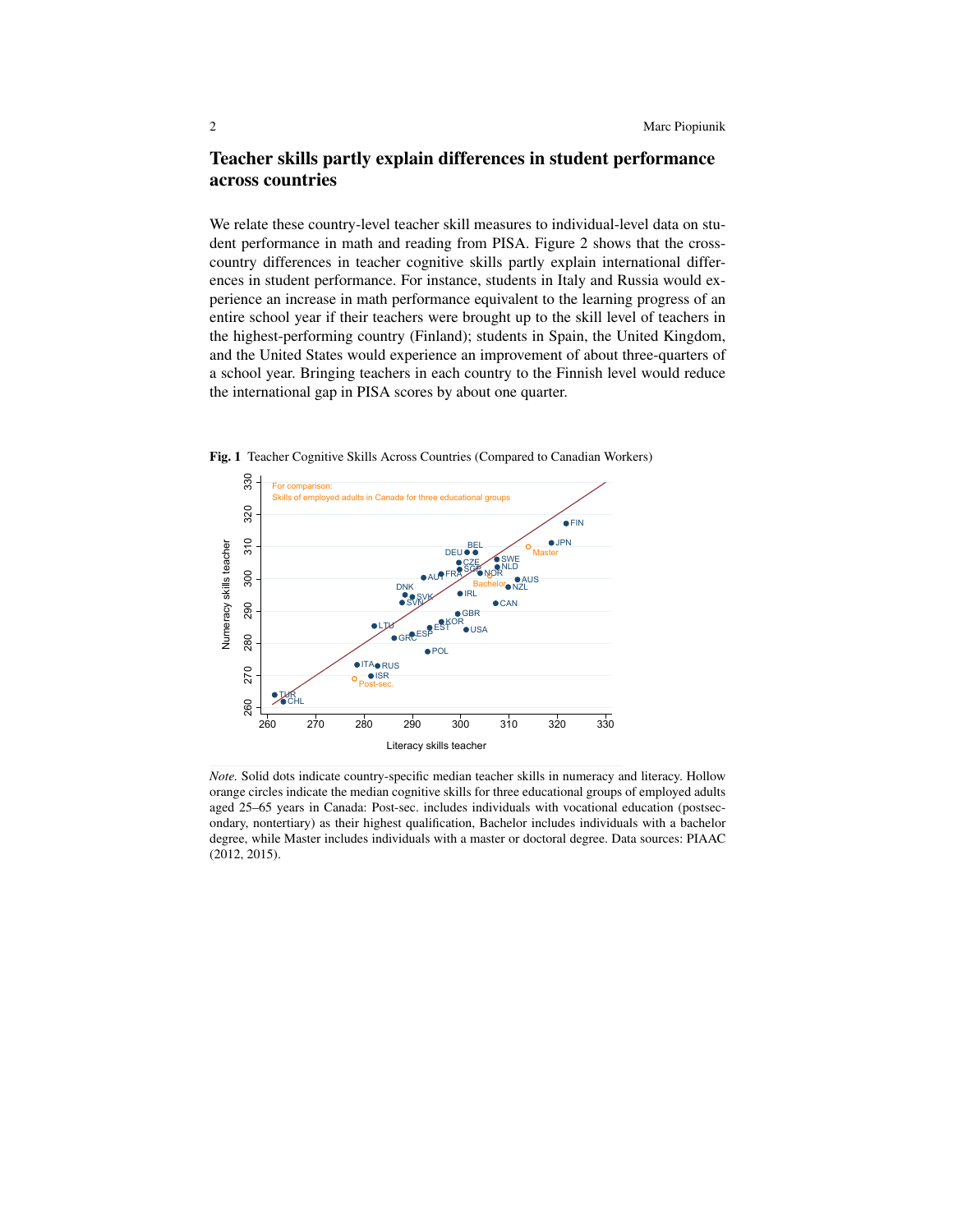Smarter Teachers Produce Smarter Students. 3

## Can other country factors explain the relationship between student performance and teacher skills?

Critically, our analysis controls for a wide array of other factors to rule out alternative explanations for our results. Most importantly, we account for all differences between countries that are constant across subjects (e.g., educational spending, average cognitive skills of the population, and general cultural background such as importance of education) by relating differences in teachers' cognitive skills between numeracy and literacy to differences in students' performance between the same two subjects. This method yields similar results as when relating teachers' numeracy skills to students' math performance, or teachers' literacy skills to students' reading performance separately.

Additional analyses strongly support the interpretation that our findings indeed reflect the impact of teachers' skills. When we relate student performance to the cognitive skill levels in other broad occupations assessed in PIAAC (e.g. managers, scientists and engineers, health professionals, and business professionals), we find no systematic relationship. Only the skills of teachers are found to be consistently related to students' performance in PISA.

## What can policymakers do to improve the cognitive skills of teachers?

Our international data also allow us to investigate how policy choices affect the skills of the teacher workforce and ultimately, student outcomes. Importantly, we find that international differences in wage premiums paid to teachers (given their gender, work experience, and cognitive skills) are directly related to teachers' cognitive skills. These results speak to the potential value of increasing teacher pay.



Fig. 2 Student Performance and Teacher Cognitive Skills

*Note.* Each circle indicates a country, and the solid line indicates the best linear fit. Data sources: OECD, PIAAC (2012, 2015), and PISA (2009, 2012)